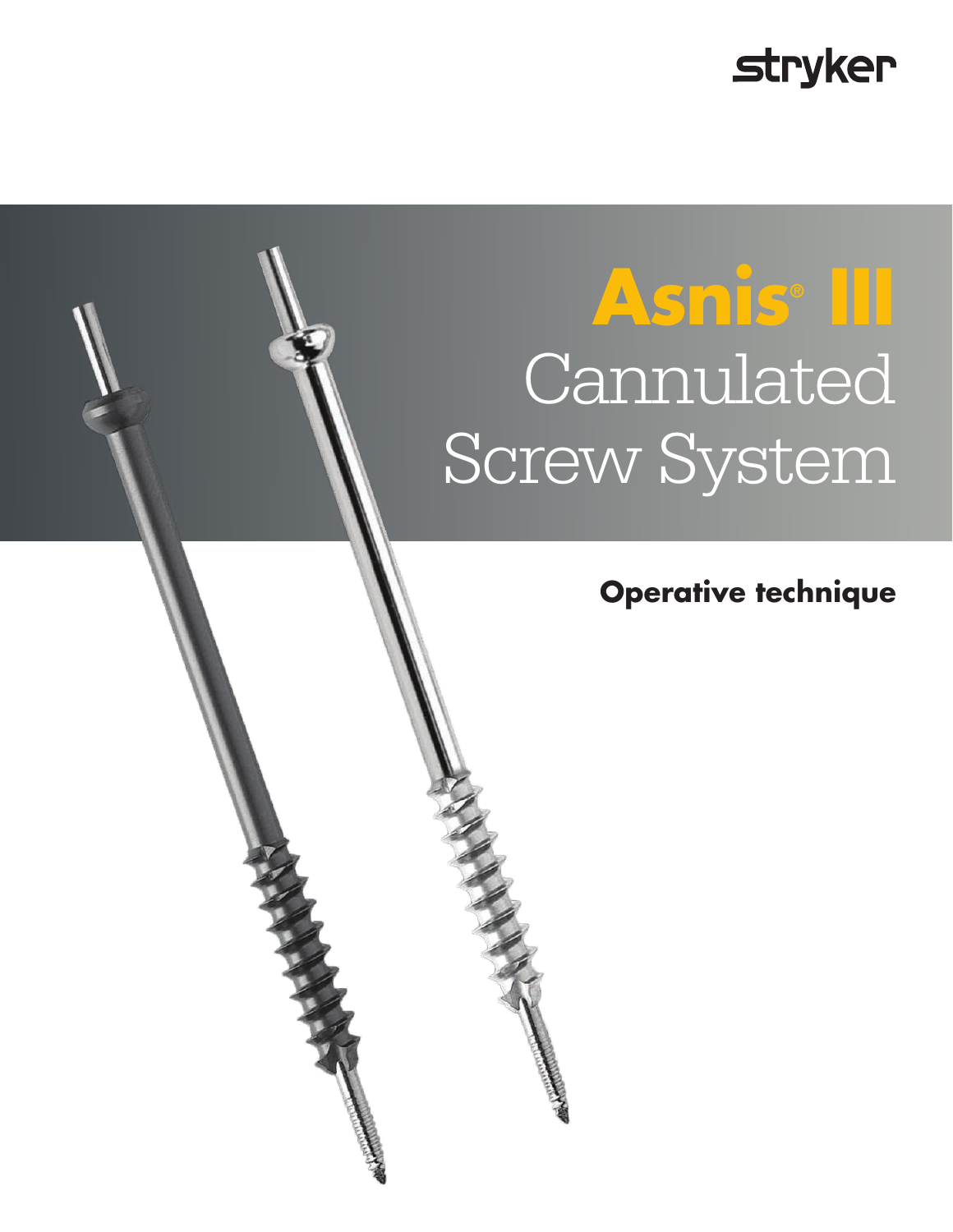# **Asnis III** Cannulated Screw System

# **Contents**

| 1. Indications and contraindications  4                                              |
|--------------------------------------------------------------------------------------|
| 2. Technical specifications  5                                                       |
| 3. System features & additional information 6                                        |
|                                                                                      |
| <b>Applications - 4.0mm</b><br>Fractures of the tarsals and metatarsals 8            |
| <b>Applications - 5.0mm</b><br>Medial and lateral malleolar and pilon fractures 10   |
| Applications - 6.5 & 8.0mm<br>Intracapsular fractures of the femoral neck $\dots$ 12 |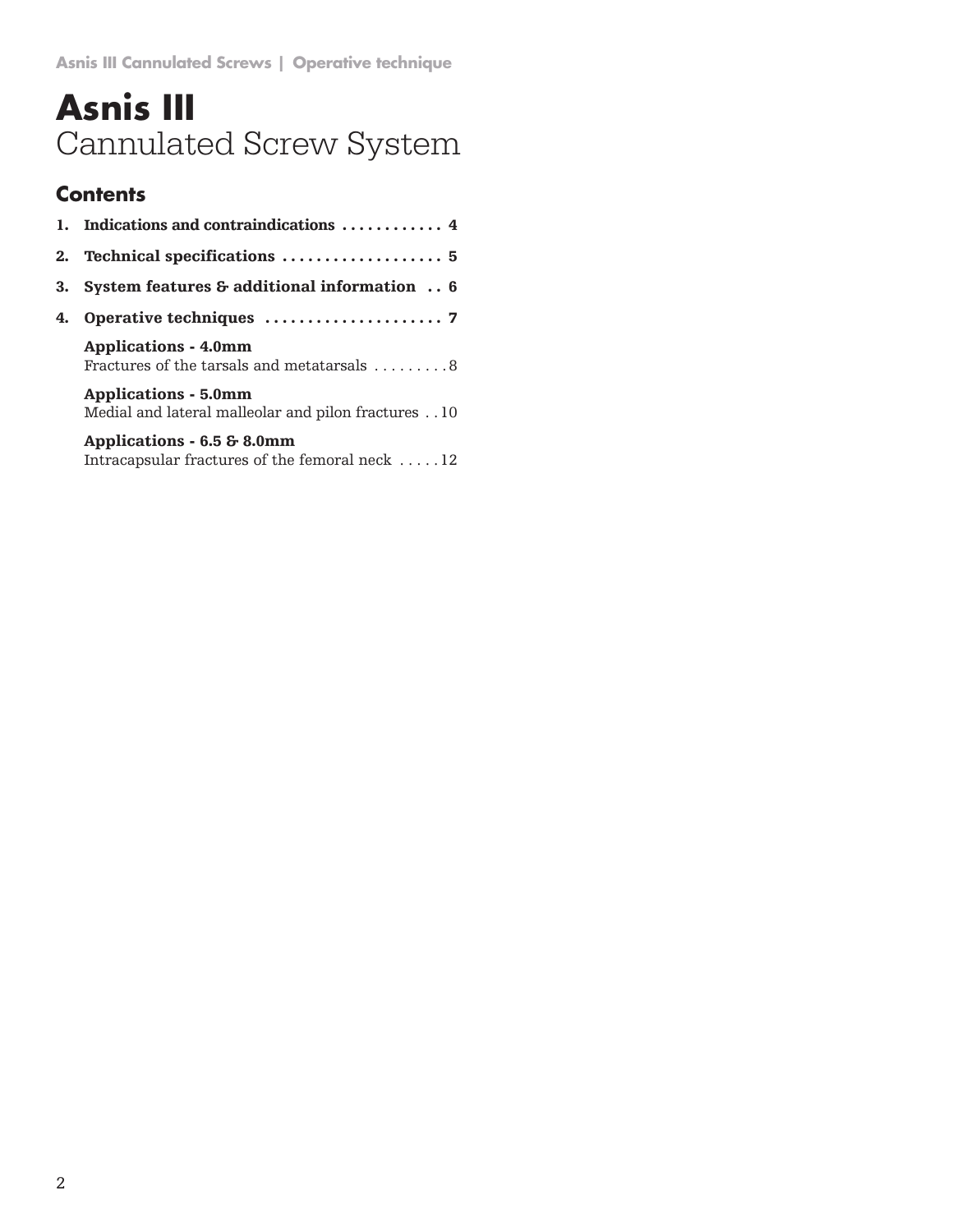This publication sets forth detailed recommended procedures for using Stryker devices and instruments.

It offers guidance that you should heed, but, as with any such technical guide, each surgeon must consider the particular needs of each patient and make appropriate adjustments when and as required.

A workshop training is recommended prior to first surgery.

All non-sterile devices must be cleaned and sterilized before use. Follow the instructions provided in our reprocessing guide (OT-RG-1). Multi-component instruments must be disassembled for cleaning. Please refer to the corresponding assembly/ disassembly instructions.

Please remember that the compatibility of different product systems have not been tested unless specified otherwise in the product labeling.

See package insert (Instruction For Use/V15011 & V15013) for a complete list of potential adverse effects, contraindications, warnings and precautions. The surgeon must discuss all relevant risks, including the finite lifetime of the device, with the patient, when necessary.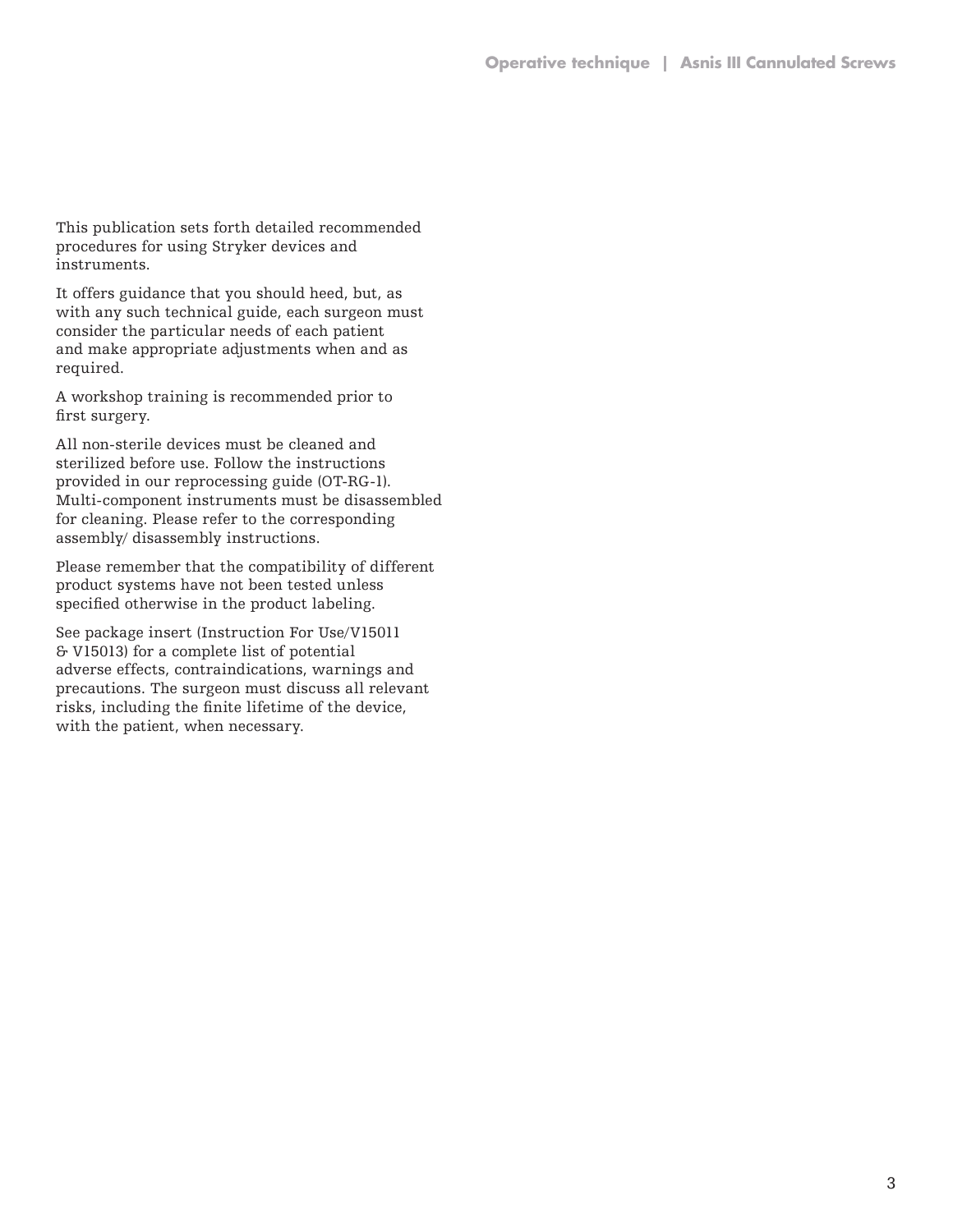# Indications and contraindications

# **Indications**

The Asnis III Cannulated Screw System is intended for fracture fixation of small and long bones and of the pelvis. The system is not intended for spinal use.

# **Precautions**

Stryker systems have not been evaluated for safety and compatibility in MR environment and have not been tested for heating or migration in the MR environment, unless specified otherwise in the product labeling.

# **Contraindications**

The physician's education, training and professional judgment must be relied upon to choose the most appropriate device and treatment option. Conditions presenting an increased risk of failure include:

- Any active or suspected latent infection or marked local inflammation in or about the affected area
- Compromised vascularity that would inhibit adequate blood supply to the operative site
- Bone stock compromised by disease, infection or prior implantation that cannot provide adequate support and/or fixation of the devices
- Material sensitivity documented or suspected
- Obesity. An overweight or obese patient can produce loads on the implant which can lead to failure of the fixation of the device or to failure of the device itself
- Patients having inadequate tissue coverage over the operative site
- Implant utilization that would interfere with anatomical structures or physiological performance
- Any mental or neuromuscular disorder which could create an unacceptable risk of fixation failure or complications in post-operative care
- Other medical or surgical conditions which would preclude the potential benefit of surgery

Surgeons should warn patients about these contraindications and limitations when appropriate

# **Note:**

Contact of an Asnis III Screw with dense bone in a tangential direction may cause a deviation of the screw and/or a bending of the K-wire, which may result in damage to the implant.

See package insert for warnings, precautions, adverse effects and other essential product information.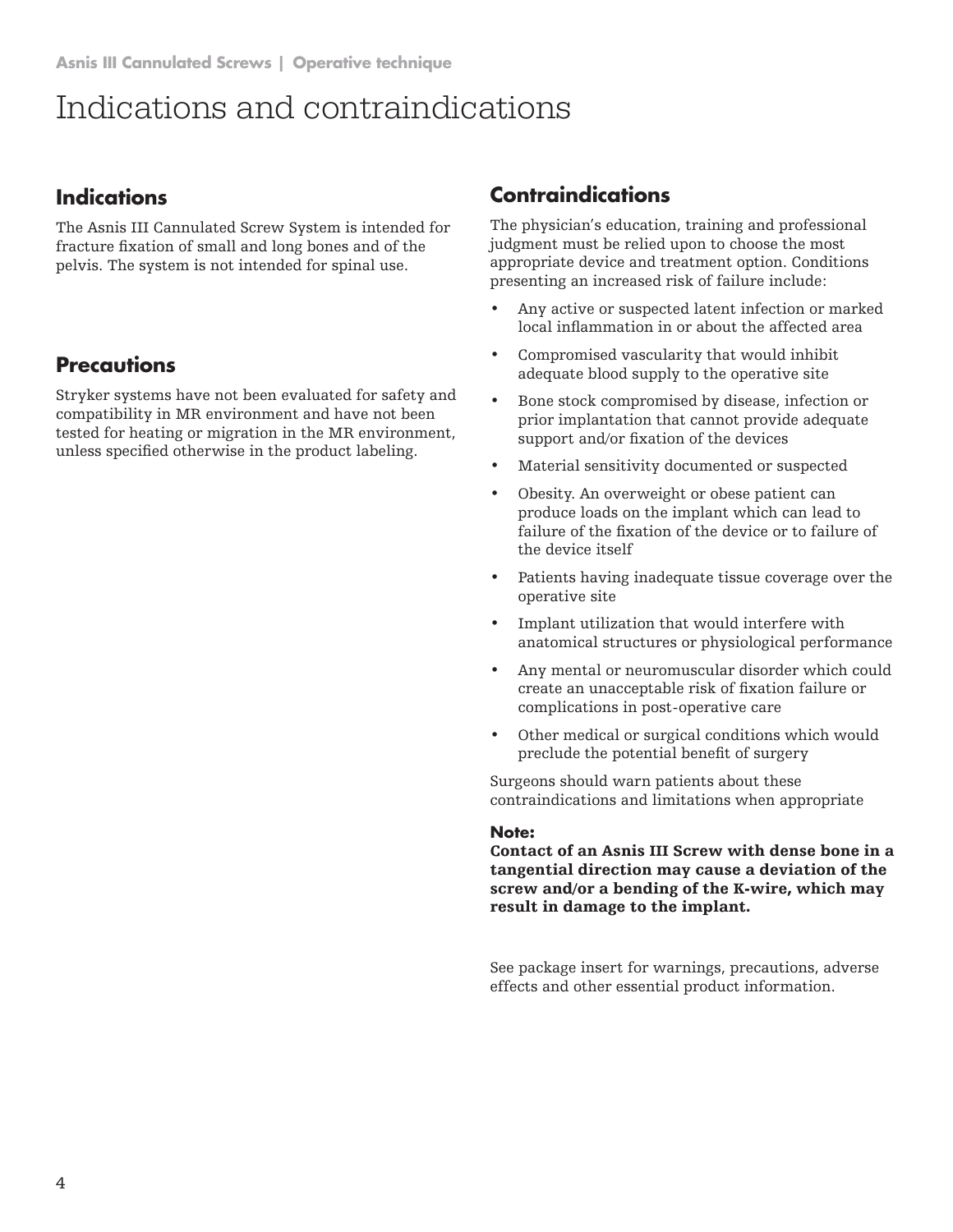# Technical specifications



\*4.0, 5.0, 6.5, 8.0mm partially threaded screws available non-sterile and sterile; ø8.0mm lengths 125mm-180mm available non–sterile for use in sterilization, case part # 901596.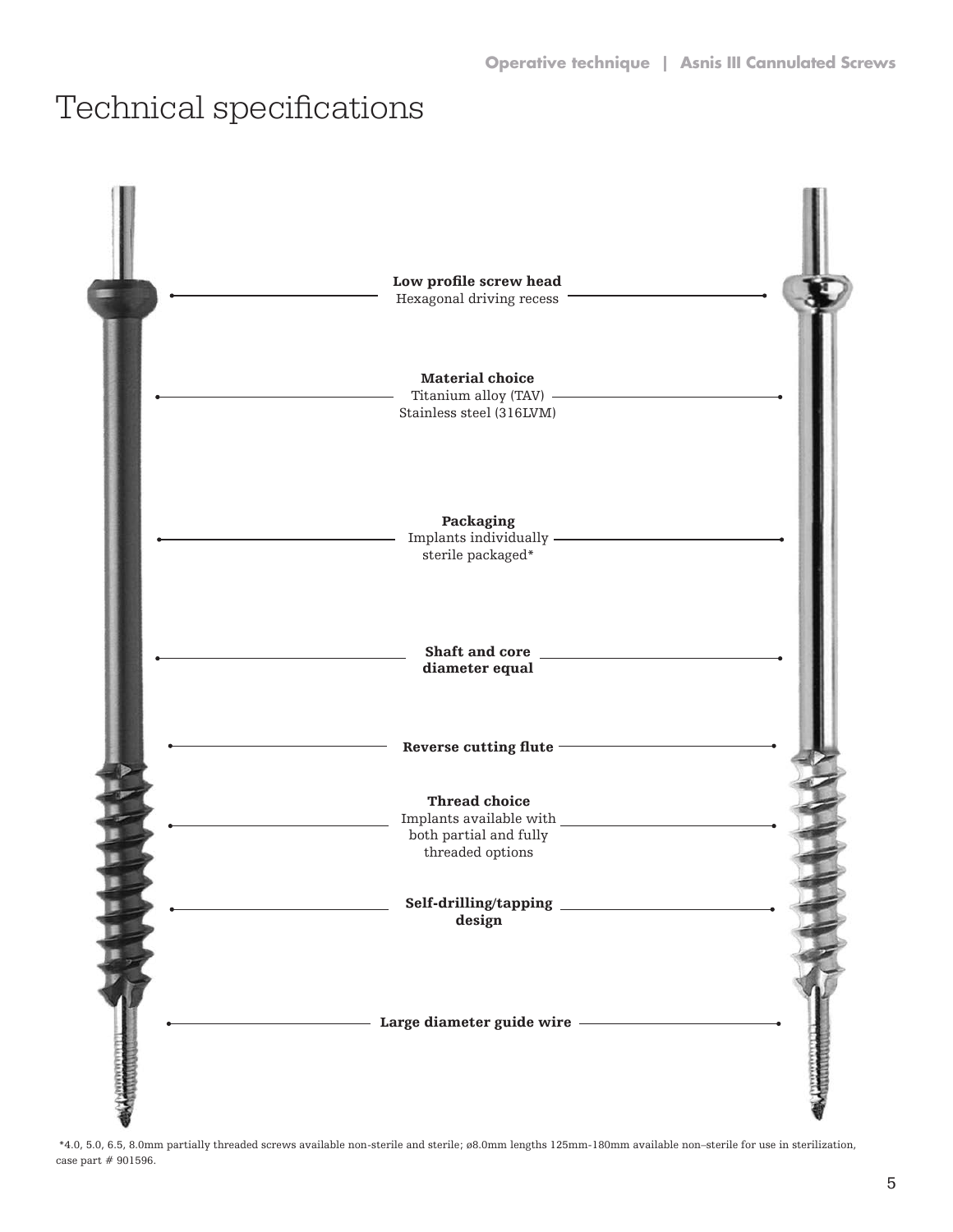# System features

| <b>Screw range - Titanium and steel</b> |                                   |                                                       |                   |                  |                                                                     |  |  |  |
|-----------------------------------------|-----------------------------------|-------------------------------------------------------|-------------------|------------------|---------------------------------------------------------------------|--|--|--|
|                                         | 4.0 <sub>mm</sub>                 | 5.0 <sub>mm</sub>                                     | 6.5 <sub>mm</sub> |                  | 8.0 <sub>mm</sub>                                                   |  |  |  |
| Partial                                 | $1/3$ Thread                      | $1/3$ Thread                                          | 20mm Thread       | 40mm Thread      | 25mm Thread                                                         |  |  |  |
|                                         | $14mm - 50mm*$<br>$55mm - 70mm**$ | $20 \text{mm}$ - $50 \text{mm}^*$<br>$55mm - 80mm$ ** | $40mm - 120mm**$  | $40mm - 130mm**$ | $40mm - 130mm**$<br>$135 \text{mm} - 180 \text{mm}$ $\frac{***}{*}$ |  |  |  |
| Full                                    | $10mm - 50mm$                     | $20mm - 50mm$<br>$55mm - 70mm**$                      | $30mm - 150mm**$  |                  | $40mm - 150mm**$                                                    |  |  |  |

\* 2mm increments \*\* 5mm increments \*\*\* Steel only

1 Bending Stiffness K =  $(E*PI*d \^4)/64$ .

2 Stryker Osteosynthesis. Asnis III Biomechanical Performances. September 2009. REF 984009

# **Additional information**

#### Options:

Tap/drill – In hard or sclerotic bone, pre-drilling and pre-tapping may be necessary.

Cannulated screwdriver with AO fitting – This can be used with either the elastosil handle with AO coupling or a power tool. If a power tool is selected, final tightening must be carried out by hand to prevent stripping.

# Cleaning:

Care should be taken to utilize the cleaning stylet for inter and postoperative cleaning of cannulations. Correct inter-operative use of this instrument prevents accumulation of debris.

#### Removal:

It is recommended that the solid screwdriver be used for screw removal.

This can apply greater torque and will reduce the potential for damaging the hex tip on the screwdriver.

#### Single-use items:

Discard all single-use implants and instruments utilized during the procedure.

#### Warning:

Bone screws referenced in this material are not FDA approved for screw attachment or fixation to the posterior elements (pedicles) of the cervical, thoracic or lumbar spine.

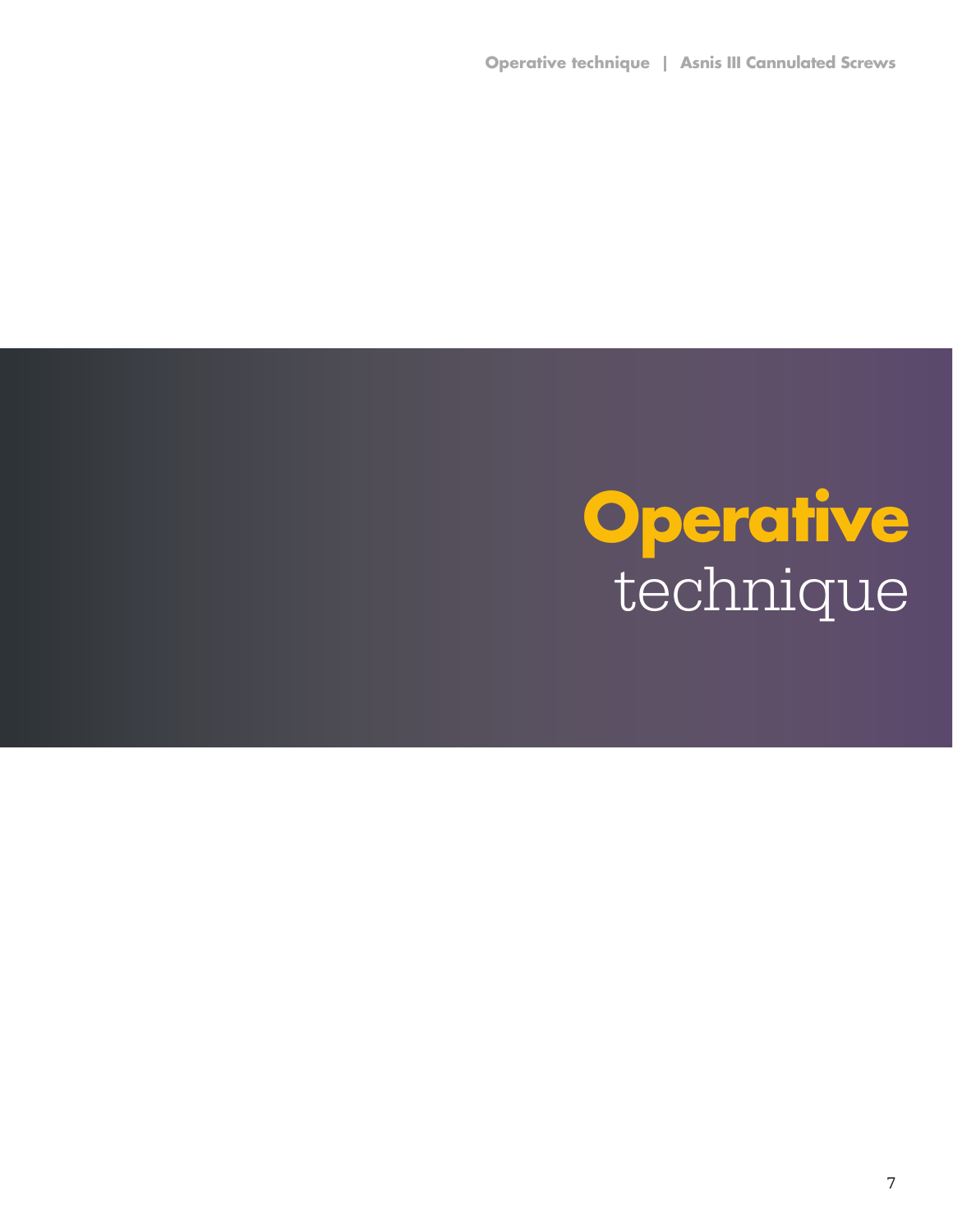# Operative technique **Applications - 4.0mm**

# **Fractures of the tarsals and metatarsals**

## Applications - 4.0mm

- Fractures of the tarsals and metatarsals
- Fractures of the olecranon, distal humerus
- Fractures of the radius and ulna
- Patella fractures
- Distal tibia and pilon fractures
- Fractures of the fibula, medial malleolus, or calcaneus

# The

# **Step 1**

## Insert guide wire

Using the Ø1.4 x 2.7mm double drill guide, insert a Ø1.4 x 150mm guide wire to the appropriate depth.

Use image intensification to control reduction and guide wire placement. Place additional guide wires as necessary. Remove the double drill guide.

## **Note:**

In dense bone, puncturing the cortex with the Ø1.4 x 150mm drill bit to initiate the wire may reduce heat build-up and/or deflection of the wire.

# **Optional**

## Countersink or washer?

Where soft tissue coverage is minimal, use of the countersink to further recess the low profile screw head may be beneficial.

Washers can be applied to spread the load of the screw head over a greater area.

## **Note:**

The countersink design does not require pre-drilling.

- Tarso-metatarsal and metatarsophalangeal arthrodesis
- Metatarsal and phalangeal osteotomies
- Osteochondritis dissecans
- Ligament fixation
- Fractures of the pelvic ring
- Other small fragment, cancellous bone fractures



Substitute the Ø1.4 x 150mm guide wire with a Ø1.4 x 150mm drill bit. Throughout the procedure it is possible to interchange the guide wire and drill bit.

## **Note:**

Guide wires are single-use disposables. Do not reuse guide wires.

## **Option:**

A parallel drill guide is available for parallel placement of guide wire.



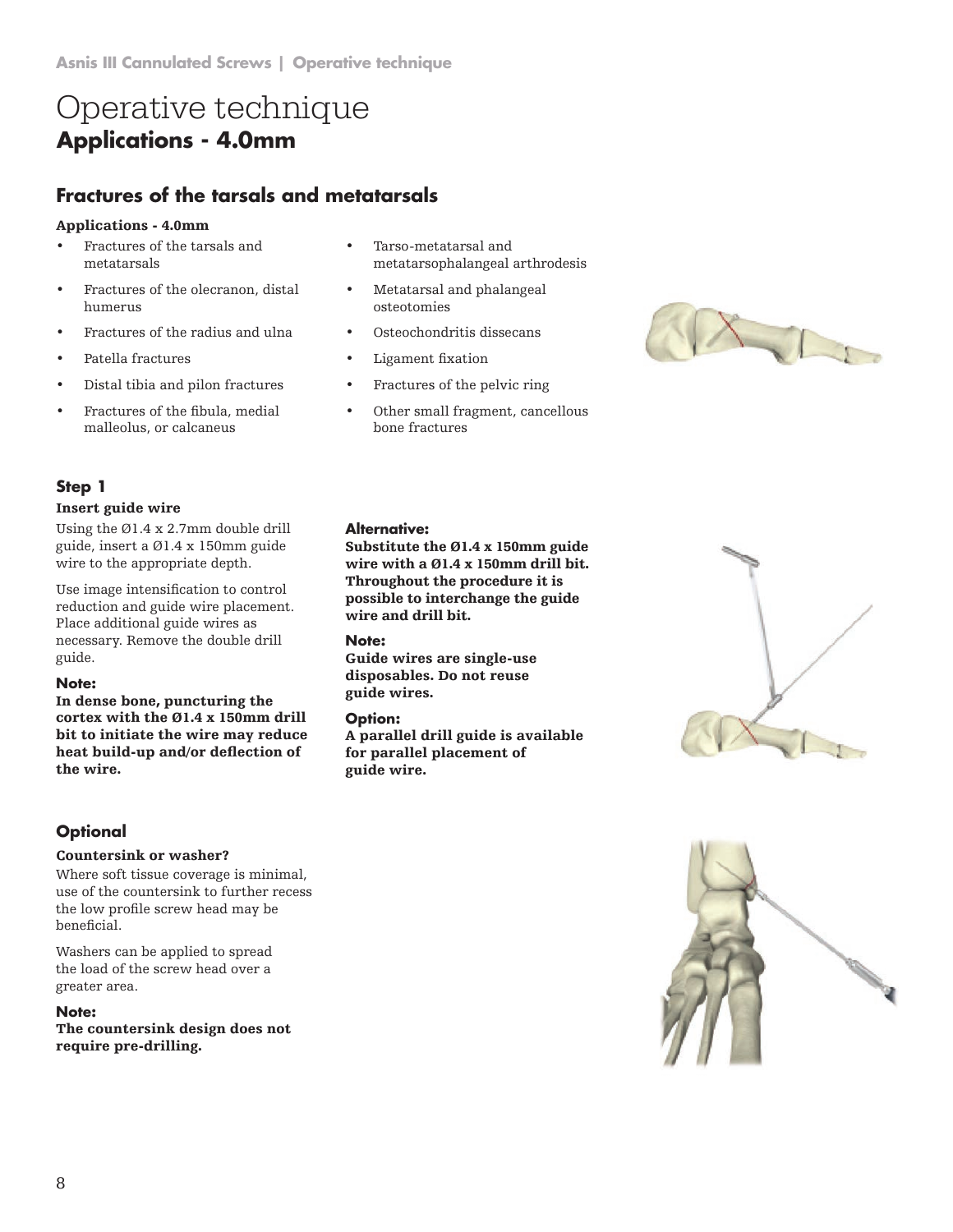# **Step 2**

## Measure for screw length

Slide the direct measuring gauge over the Ø1.4 x 150mm guide wire. The direct measuring gauge measures direct to the tip of the guide wire. This allows the final screw position to correspond with the initial tip position of the guide wire.

Select appropriate screw length. Length adjustment is particularly important if the tip is near an articular surface.

#### **Note:**

Care should be taken to ensure the direct measuring gauge tip engages the bone when a reading is taken.



# **Step 3**

#### Insert screw

Using the cannulated screwdriver with elastosil handle and the screw holding sleeve, insert the selected screw over the guide wire. Release the screw holding sleeve prior to final tightening.

Remove screwdriver and screw holding sleeve.

#### **Note:**

Always verify both guide wire and screw position with periodic image intensification.

# **Step 4**

## Verify final reduction

Verify the final position of the screw. Remove and discard the guide wire. Repeat as necessary for additional screws.



The self-cutting and self-tapping tip



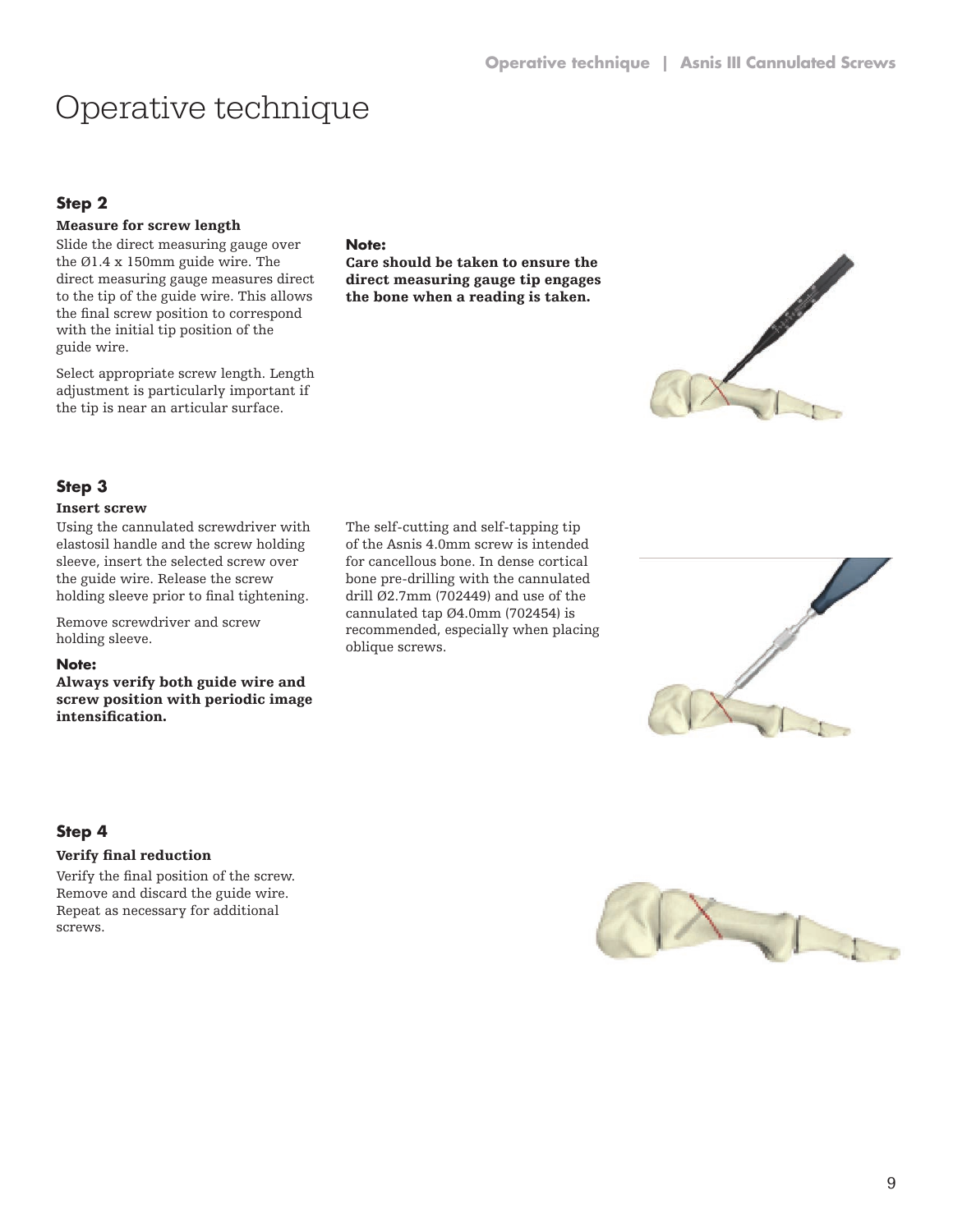# Operative technique **Applications - 5.0mm**

# **Medial and lateral malleolar and pilon fractures**

## Applications - 5.0mm

Fixation of intermediate-sized fragments in fractures such as:

- Ligament fixation of the proximal humerus
- Proximal and distal humerus fractures
- Fractures of the olecranon process
- Fractures of the pelvis and acetabulum
- Proximal and distal femoral fractures

# **Step 1**

## Insert guide wire

Using the Ø2.0 x 3.5mm double drill guide, insert a Ø2.0 x 150mm guide wire to the appropriate depth.

Use image intensification to control reduction and guide wire placement. Place additional guide wires as necessary. Remove the double drill guide.

# **Note:**

In dense bone, puncturing the cortex with the Ø2.0 x 150mm drill bit to initiate the wire may reduce heat build-up and/or deflection of the wire.

# **Optional**

# Countersink or washer?

Where soft tissue coverage is minimal, use of the countersink to further recess the low profile screw head may be beneficial.

Washers can be applied to spread the load of the screw head over a greater area.

# **Note:**

The countersink design does not require pre-drilling.

- Patellar fractures
- Tibial plateau fractures and metaphyseal fractures of the proximal Tibia
- Metaphyseal fractures of the distal tibia and pilon fractures
- Medial and lateral malleolar fractures
- Calcaneal and talar fractures

Substitute the Ø2.0 x 150mm guide wire with a Ø2.0 x 150mm drill bit. Throughout the procedure it is possible to interchange the guide

• Arthrodesis of the tarsals

**Alternative:**

**Note:**

wire and drill bit.

guide wires. **Option:**

guide wire.

Guide wires are single-use disposables. Do not reuse

for parallel placement of

A parallel drill guide is available





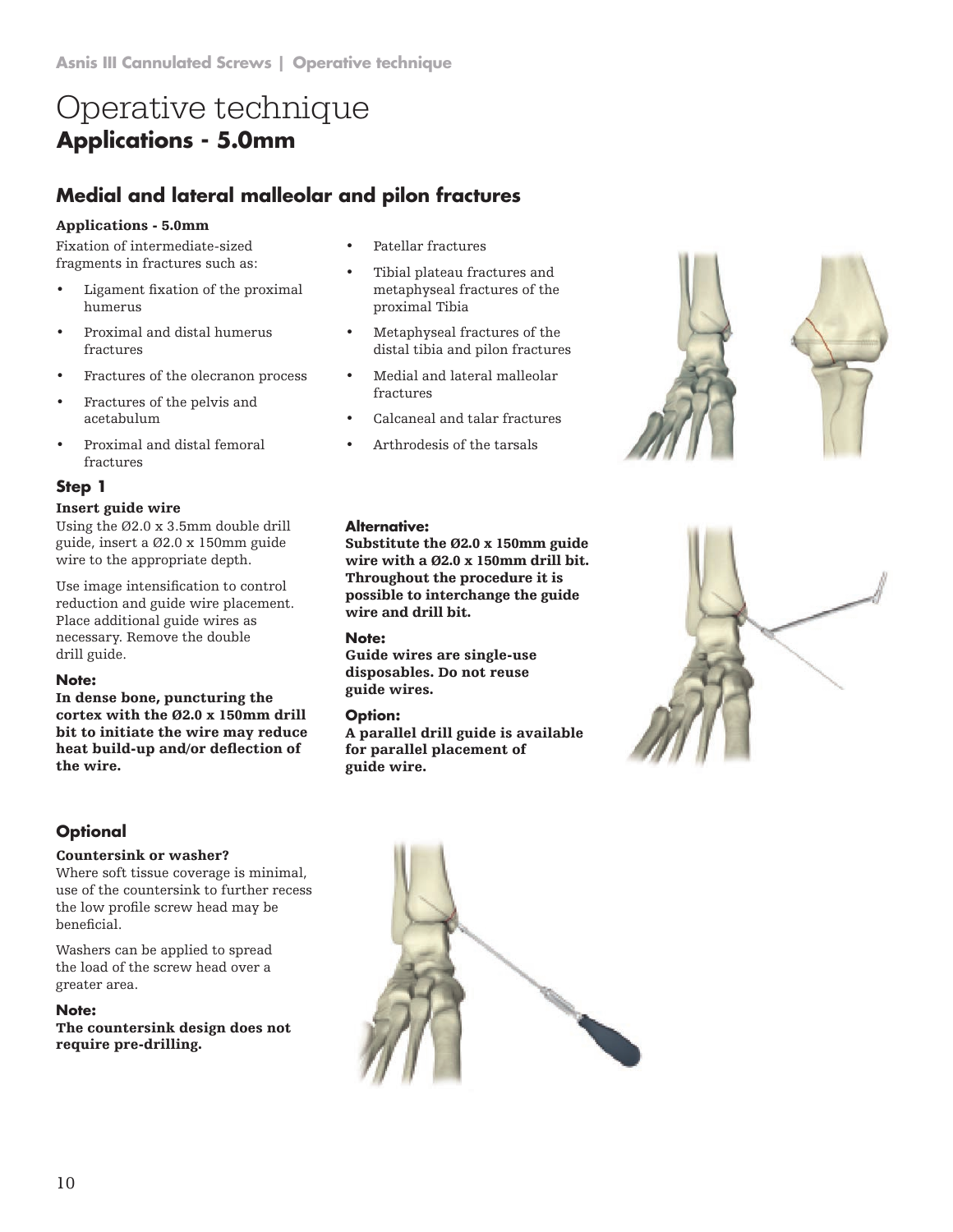# **Step 2**

## Measure for screw length

Slide the direct measuring gauge over the Ø2.0 x 150mm guide wire.

The direct measuring gauge measures direct to the tip of the guide wire. This allows the final screw position to correspond with the initial tip position of the guide wire.

Select appropriate screw length. Length adjustment is particularly important if the tip is near an articular surface.

# **Note:**

Care should be taken to ensure the direct measuring gauge tip engages the bone when a reading is taken.



# **Step 3**

#### Insert screw

Using the cannulated screwdriver with elastosil handle and the screw holding sleeve, insert the selected screw over the guide wire. Release the screw holding sleeve prior to final tightening.

Remove screwdriver and screw holding sleeve.

## **Note:**

Always verify both guide wire and screw position with periodic image intensification.



# **Step 4**

## Verify final reduction

Verify the final position of the screw. Remove and discard the guide wire. Repeat as necessary for additional screws.

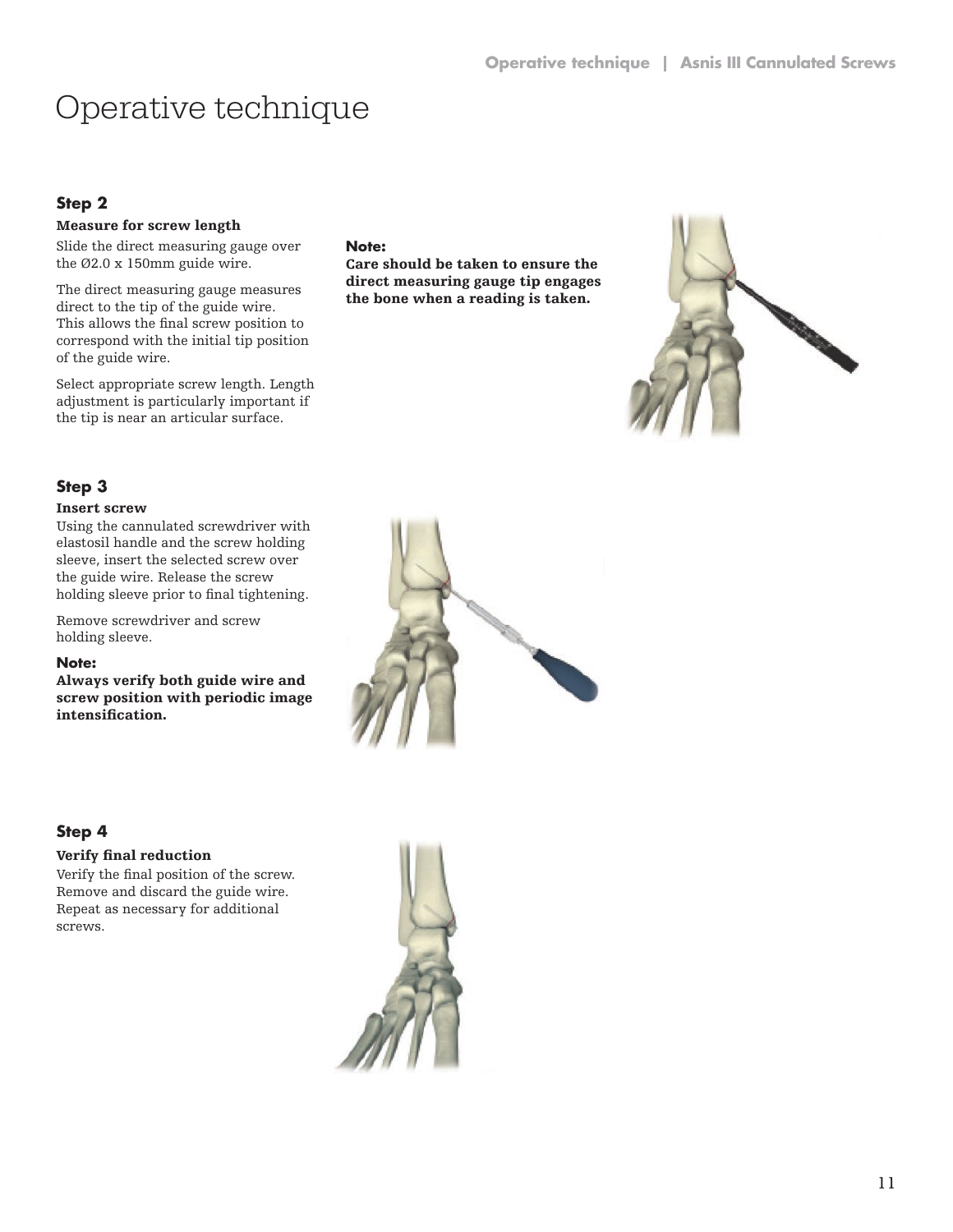# Operative technique **Applications - 6.5 & 8.0mm**

# **Intracapsular fractures of the femoral neck**

## Applications - 6.5 & 8.0mm

Applications for 6.5 & 8.0mm screws include:

- Intracapsular fractures of the femoral neck
- Tibial plateau fractures
- Fractures of the dorsal pelvic ring
- Sacroiliac joint disruptions and other fractures of the pelvis
- Ankle arthrodesis
- Supplementary fixation for fractures of the proximal and distal femur

Parallel guide pins are placed and the appropriate length cannulated screws are advanced over the guide pins.

A full description of this procedure is presented to give the surgeon many of the details for successful intracapsular hip fixation.

Place the patient in a supine position on a fracture table. Traction is then applied with the leg in neutral flexion, 10 degrees abduction and neutral rotation. After the application of



traction, the hip is internally rotated as far as possible using moderate force, then backed off to a position of approximately 20 degrees internal rotation. The reduction is then confirmed by fluoroscopy.

If good alignment but slight distraction of the fracture is present, proceed with the internal fixation and compress the fracture with the compression screws. A six-centimeter straight lateral incision is made, starting at the flair of the greater trochanter and

extending distally. If a closed fracture is not able to be reduced or if significant comminution of the posterior femoral neck is present, then the surgeon should consider open reduction or prosthetic replacement.

The fascia lata and vastus lateralis are then split in line with the incision.

| <b>Screw</b><br>range               | <b>Drills &amp; taps</b>                                                                                                                                                  | <b>Note</b>                                                                                                                                                           |
|-------------------------------------|---------------------------------------------------------------------------------------------------------------------------------------------------------------------------|-----------------------------------------------------------------------------------------------------------------------------------------------------------------------|
| 6.5mm<br><b>Screw</b>               | a. Asnis III 4.9 mm cannulated drill – Ref $# 702601$<br>b. Asnis III 6.5 mm cannulated tap $-$ Ref $\#$ 702602<br>c. Asnis III 6.5 mm cannulated drill – Ref $# 702603$  | a. Used to drill for the length of the screw to be inserted.<br>b. Used after drilling to tap for the screw to be inserted.<br>c. Used to drill the near cortex only  |
| 8.0 <sub>mm</sub><br><b>Screw</b>   | a. Asnis III 5.6 mm cannulated drill $-$ Ref $# 702611$<br>b. Asnis III 8.0 mm cannulated tap $-$ Ref $# 702612$<br>c. Asnis III 8.0 mm cannulated drill – Ref $# 702613$ | a. Used to drill for the length of the screw to be inserted.<br>b. Used after drilling to tap for the screw to be inserted.<br>c. Used to drill the near cortex only. |
| $6.5/8.0 \text{mm}$<br><b>Screw</b> | Asnis III extractor – Ref $# 702624$                                                                                                                                      |                                                                                                                                                                       |

2 Intracapsular fractures of the femoral neck. Results of cannulated screw SE Asnis and L Wanek-Sgaglione

J Bone Joint Surg Am. 1994;76:1793-1803.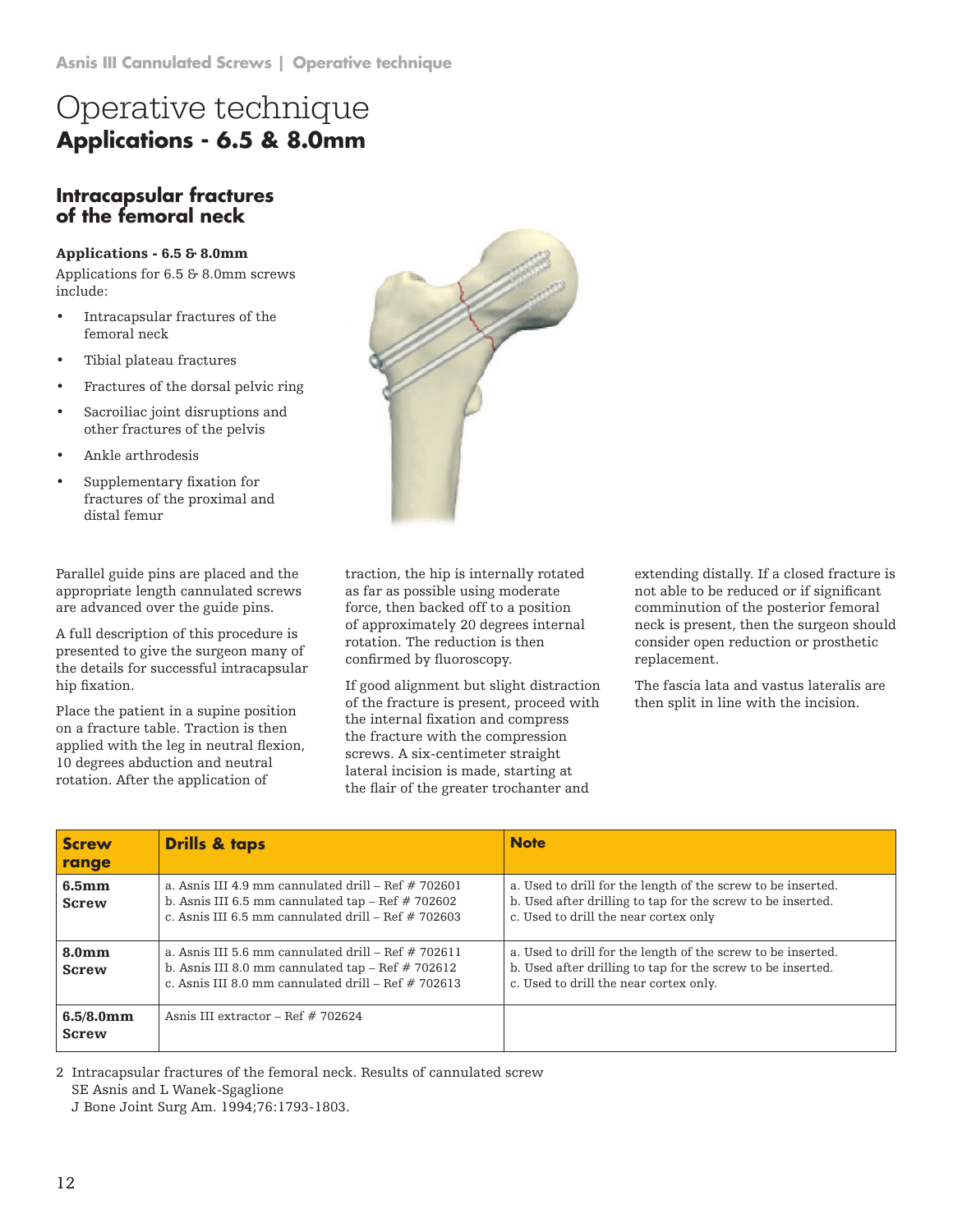# **Step 1**

## Insert guide wire

Using fluoroscopy, a point is selected at, but not below, the level of the lesser trochanter (See Figure 1) midway between the anterior and posterior femoral cortices. In patients with dense cortical bone, the lateral femoral cortex can be opened with a 3.2mm drill bit. The guide pin for the most inferior screw is placed through the drill guide, then passed just above the calcar (inferior femoral neck), across the fracture and into the inferior femoral head.

In the lateral view, this guide pin should stay in the mid-line of the femoral neck and head. If fluoroscopy shows that this pin is not in a satisfactory position, then back it out to the cortex and re-direct it without making a new cortical hole. Two-plane fluoroscopy confirms the position of the guide pin.





## Multiple guide wire insertion

One adjustable parallel pin guide is available (See Figure 2) and two fixed pin guides are available (See Figure 3). Of the two fixed pin guides, one contains a grid of different sized triangles, the other different sized diamonds.

Three screws using a triangle configuration (one screw distally and two proximally) are recommended for garden I and II fractures, and four screws in a diamond or kite-shape configuration are used for the garden III and IV fractures that require reduction.

The fixed diamond or triangle guide is then placed over the well positioned guide pin and two additional guide pins are placed.

The guide pins can be power driven directly through the cortex, across the fracture and into the femoral head. Pre-drilling at this level is almost never necessary. Check the length and position of the guide pins with fluoroscopy.

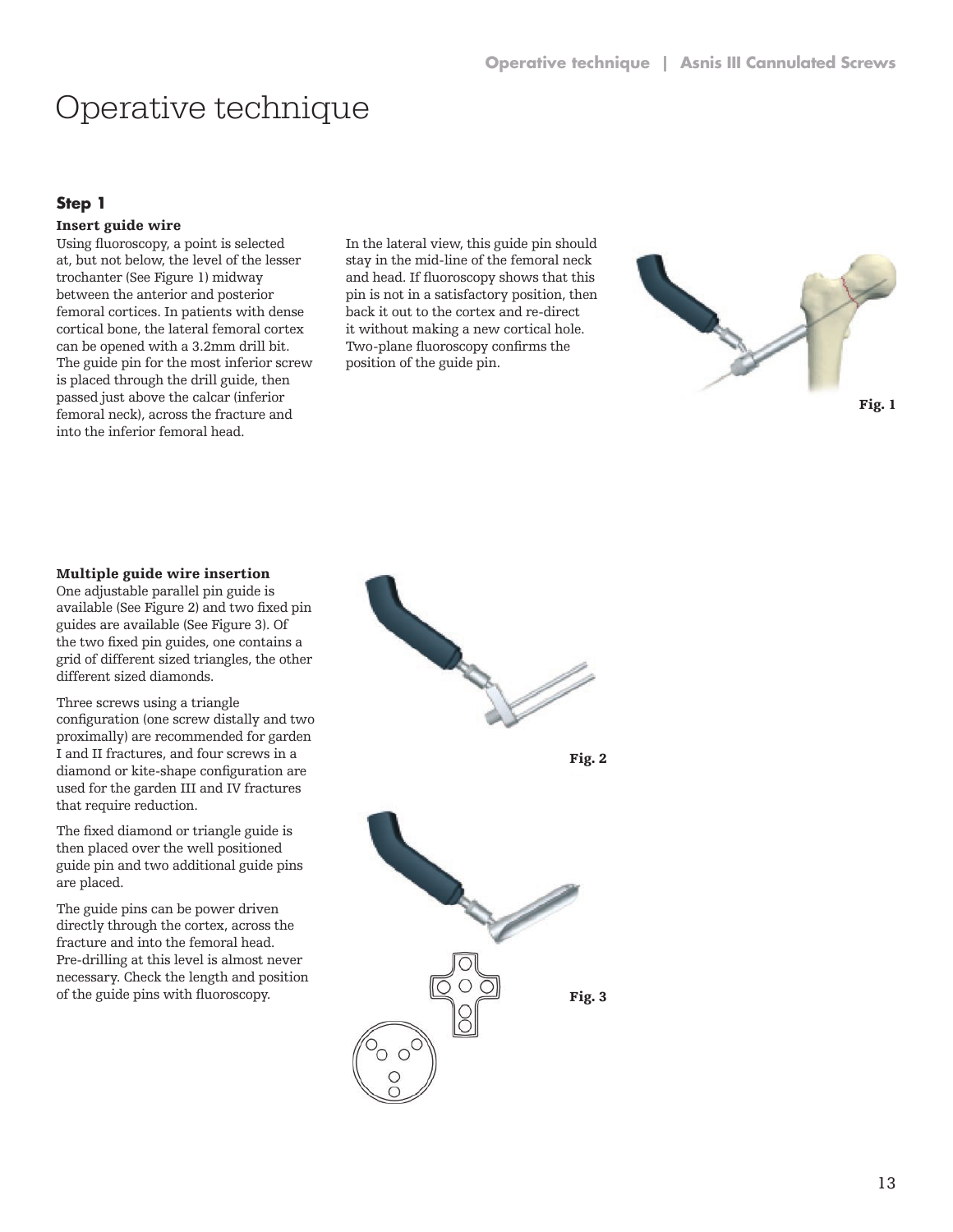#### Technical tip

The goal for positioning the screws should be to place three or four parallel screws around the periphery of the femoral neck, one in the inferior neck almost along the calcar, one along the mid-posterior neck and one along the mid-anterior neck. A fourth screw should be placed just below the superior neck in those fractures where a reduction was necessary. These will form the optimal triangle or diamond (kite) patterns, which are biomechanically sound.

The diamond is preferred over a rectangular pattern (two distal and two proximal screws) for two reasons: first, the diamond pattern fits best into the elliptical shape of the femoral neck; second, two holes at the same level, at or distal to the level of the lesser trochanter, can leave a weakness and potential for later iatrogenic subtrochanteric fracture. Likewise, when using the triangle pattern, a single screw should be used distally and two screws at the same level more proximally.

# **Step 2**

#### Measure for screw length

The screw length is determined by the direct reading depth gauge. If the measurement indicator is in-between lengths, use the shorter length. If the fracture is to be compressed, choose a screw 5mm to 10mm shorter than measured. This will leave room for the threads in the femoral head to advance as the screw lags and the fracture compresses.

#### **Warning:**

When using a drill or a tap always verify both guide wire and drill or tap position with periodic image intensification.

If the guide wire is jammed in the cannulation of the drill or the tap due to any reason there is an increased risk of perforation of the guide wire into the small pelvis possibly causing life threatening injuries of internal organs.

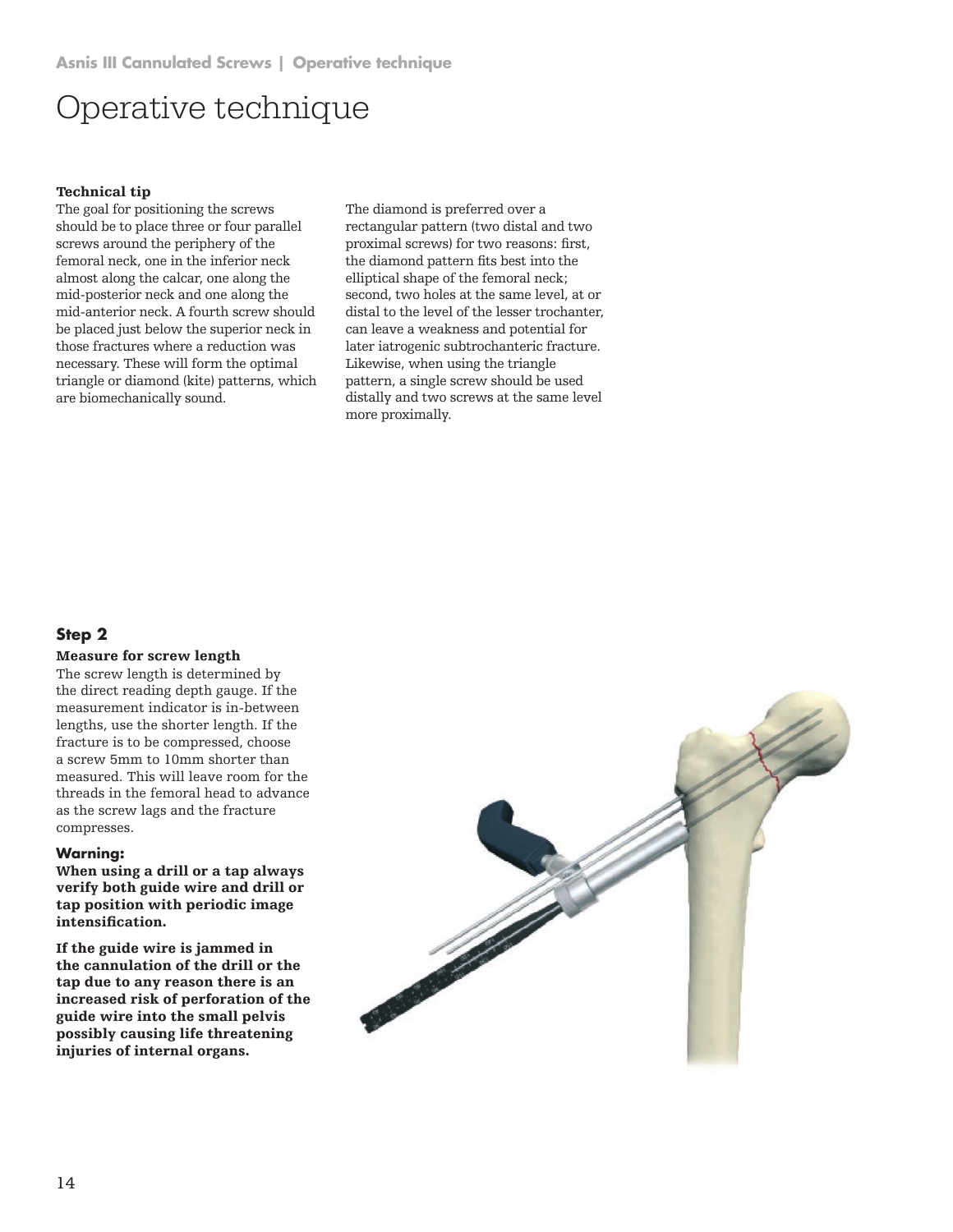# **Step 3**

#### Insert screw

A cannulated screw is then placed over each guide pin and driven with the cannulated power shaft (on the lowpower setting) or hand screwdriver. With the self-cutting, self-tapping Asnis III screw tip, even hard cortical bone is readily penetrated . If a screw is not of ideal length, it can be removed, leaving the guide pin in place, and replaced with the appropriate length screw . The guide pins are removed and the incision closed .

#### **Warning:**

Always verify both guide wire and screw position with periodic image intensification.

If the guide wire is jammed in the cannulation of the cannulated screw due to any reason there is an increased risk of perforation of the guide wire into the small pelvis possibly causing life threatening injuries of internal organs.

## **Step 4**

Verify the final position of all screws. Remove and discard all guide wires . Verify final reduction and position of screws

# **Step 5**

## Screw removal

Never use a worn or damaged screwdriver to remove screws . In the removal of Asnis III screws after the healing of the intracapsular hip fracture, the screw must re-cut the femoral cortex from the inside out to allow for the passage of the threads . Reverse cutting flutes are present for this reason .

If the oblique direction of the screw (approximately 135 degrees to the shaft) is not changed, then the reverse flutes are not in an opportune position to cut the cortex. If the screw head is placed under some traction and the angle of the screw is brought to a perpendicular position with the bone, cutting the cortex will progress and facilitate screw removal .